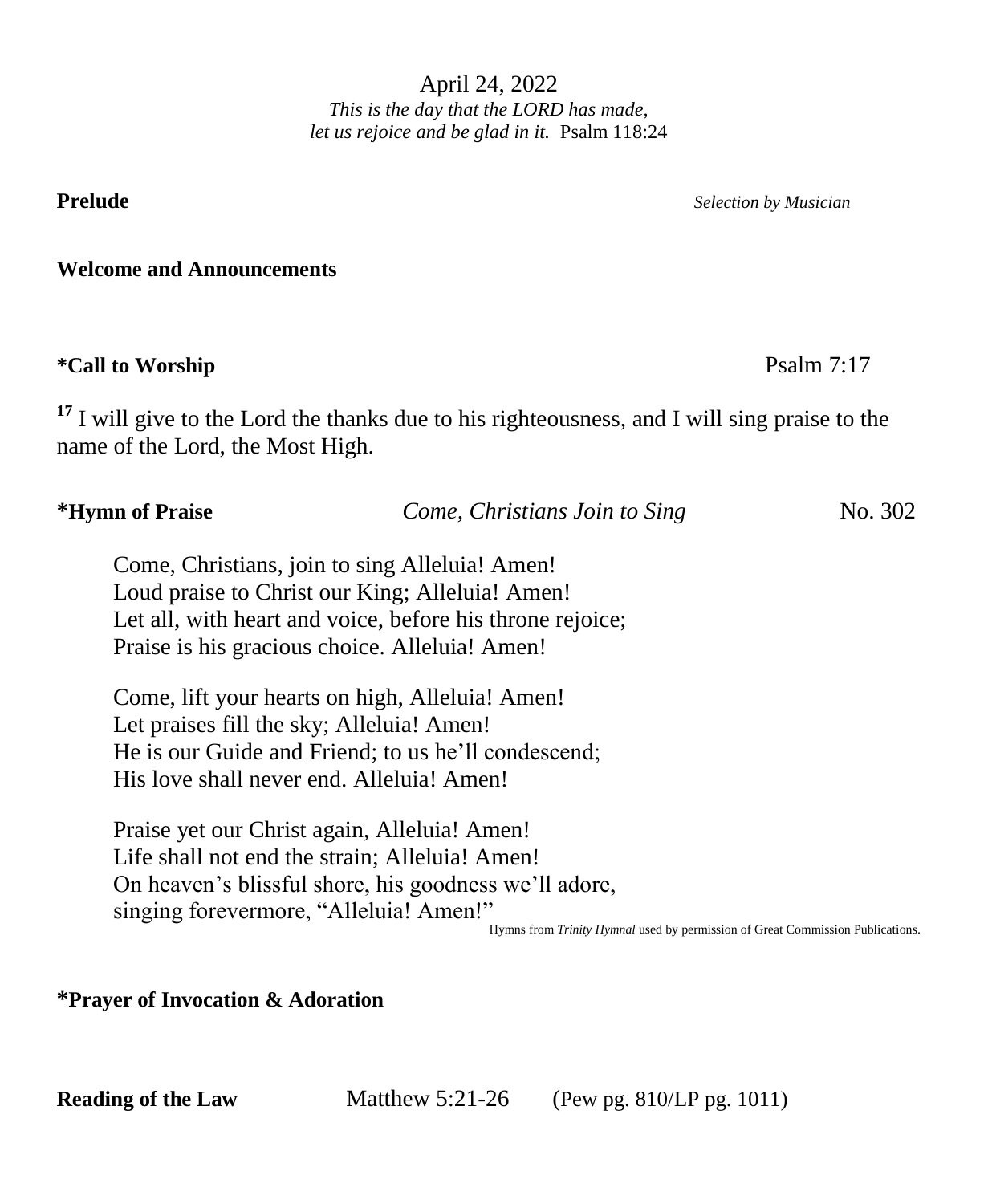### **Prayer of Confession**

Lord God, eternal and almighty Father: We acknowledge before your holy majesty that we are poor sinners, conceived and born in guilt and in corruption, prone to do evil, unable of our own power to do good. Because of our sin, we endlessly violate your holy commandments. But, O Lord, with heartfelt sorrow we repent and turn away from all our offenses. We condemn ourselves and our evil ways, with true sorrow asking that your grace will relieve our distress. Have compassion on us, most gracious God, Father of mercies, for the sake of your son Jesus Christ our Lord. And in removing our guilt, also grant us daily increase of the grace of your Holy Spirit, and produce in us the fruits of holiness and of righteousness pleasing in your sight: Through Jesus Christ our Lord. Amen.

### **Assurance of Pardoning Grace** Ps 7:10-12

**<sup>10</sup>** My shield is with God, who saves the upright in heart. **<sup>11</sup>** God is a righteous judge, and a God who feels indignation every day. <sup>12</sup> If a man does not repent, God will whet his sword; he has bent and readied his bow;

\***Hymn of Thanksgiving** *Grace* (Song Sheet available at welcome desk) Verse 1 Your grace that leads this sinner home From death to life forever And sings the song of righteousness By blood and not by merit Verse 2 Your grace that reaches far and wide To every tribe and nation Has called my heart to enter in The joy of Your salvation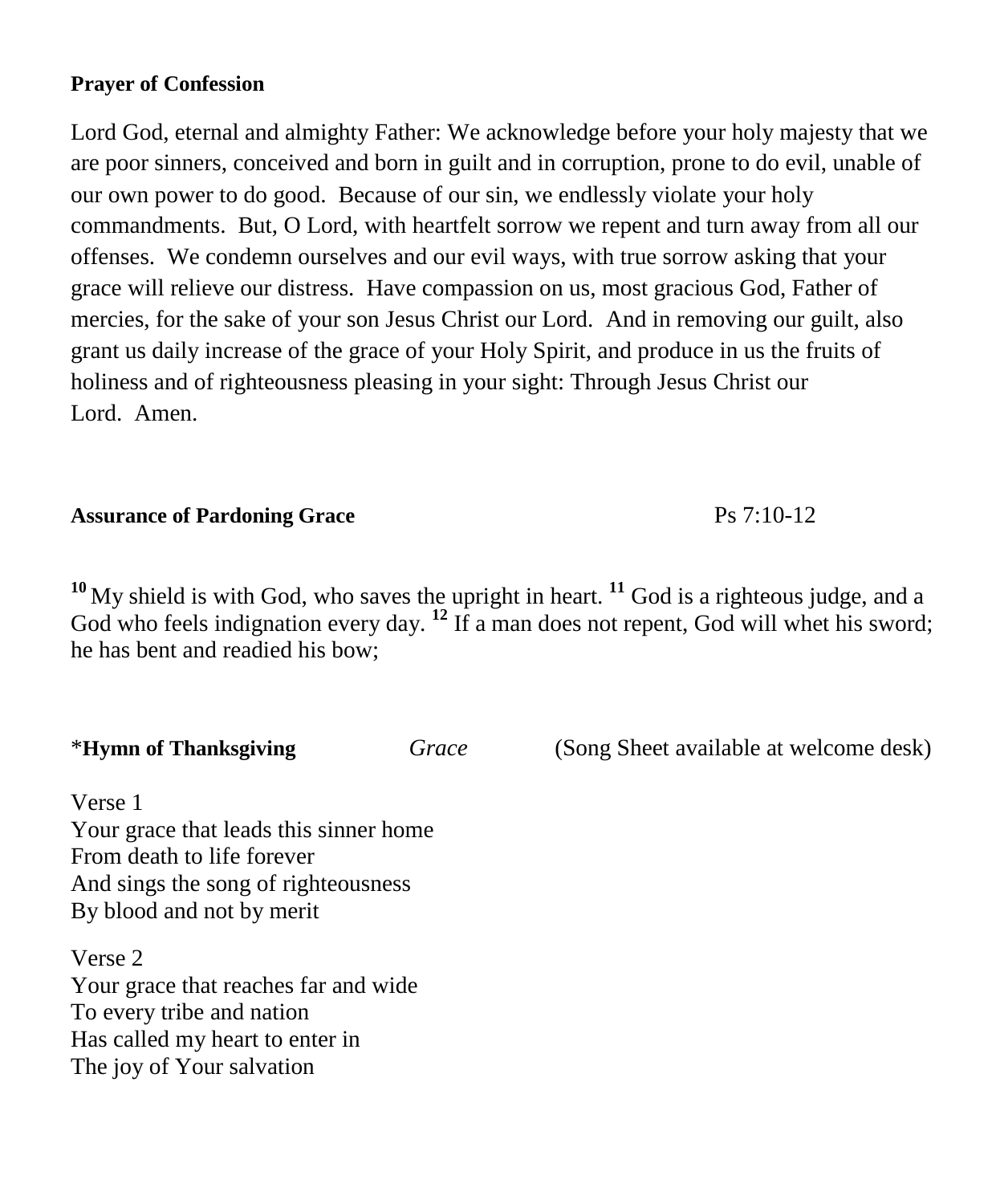**Chorus**

By grace I am redeemed By grace I am restored And now I freely walk Into the arms of Christ my Lord

Verse 3 Your grace that I cannot explain Not by my earthly wisdom The prince of life without a stain Was traded for this sinner **Chorus**

Verse 4 Let praise rise up and overflow My song resound forever For grace will see me welcomed home To walk beside my Saviour **Chorus x2**

CCLI Song # 7073330 Jonny Robinson | Niki Shepherd | Rich Thompson ©

 2016 Getty Music Publishing (Admin. by Music Services, Inc.) Jonny Robinson Music (Admin. by Music Services, Inc.) Little Life Lines Music (Admin. by Music Services, Inc.) Rich Thompson Music (Admin. by Music Services, Inc.) For use solely with the SongSelect® [Terms of Use.](https://songselect.ccli.com/about/termsofuse) All rights reserved. [www.ccli.com](http://www.ccli.com/) CCLI License # 376630

**Scripture Reading Acts 8:1-25** (Pew pg. 916/LP pg. 1143)

# **Heidelberg Catechism (HC) 3-5**

3.Q. From where do you know your sins and misery?

A. **From the law of God.**

4. Q. What does God's law require of us?

A. **Christ teaches us this in a summary in Matthew 22: You shall love the LORD your God with all your heart, and with all your soul, and with all your mind. This is the great and first commandment. And a second is like it, You shall love your neighbour as yourself. On these two commandments depend all the law and the prophets.**

5. Q. Can you keep all this perfectly?

A. **No, I am inclined by nature to hate God and my neighbour.**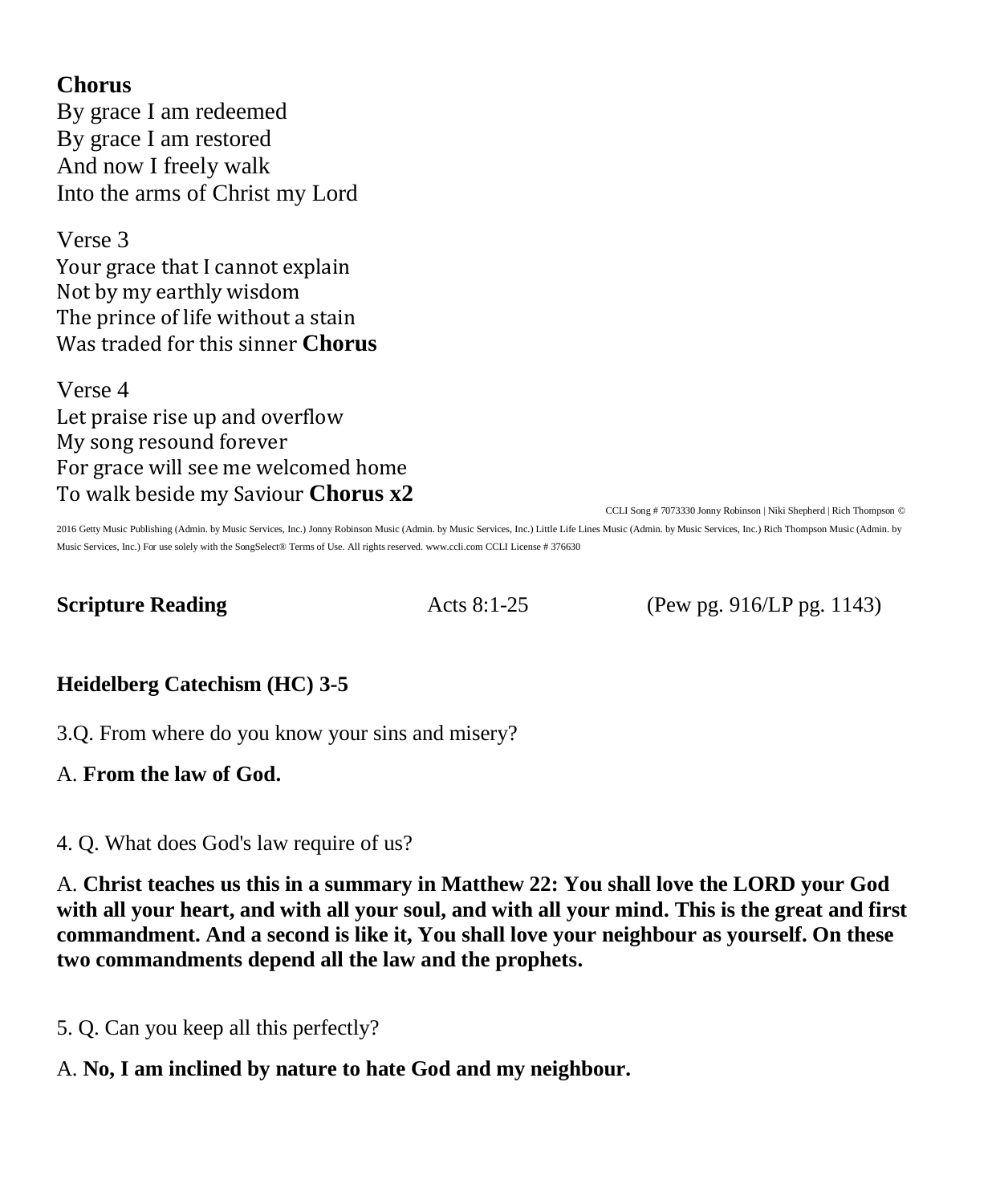### **Prayer of Intercession**

### \***Doxology** No. 731

Praise God, from Whom all blessings flow; Praise Him, all creatures here below; Praise Him above, ye heav'nly host; Praise Father, Son, and Holy Ghost. Amen.

**Offering** *Amazing Grace* Performed by Liam Gretzinger

Hymns from *Trinity Hymnal* used by permission of Great Commission Publications.

#### **\*Prayer of Thanksgiving**

| *Hymn of Preparation | Come, Thou Fount of Every Blessing | No. 457 |
|----------------------|------------------------------------|---------|
|                      |                                    |         |

Come, Thou fount of ev'ry blessing, tune my heart to sing Thy grace; streams of mercy, never ceasing, call for songs of loudest praise. Teach me some melodious sonnet, sung by flaming tongues above; praise the mount! I'm fixed upon it, mount of God's unchanging love.

Here I raise my Ebenezer; hither by Thy help I'm come; and I hope, by Thy good pleasure, safely to arrive at home. Jesus sought me when a stranger, wand'ring from the fold of God: He, to rescue me from danger, interposed His precious blood.

O to grace how great a debtor daily I'm constrained to be; let that grace now, like a fetter, bind my wand'ring heart to Thee. Prone to wander Lord, I feel it, prone to leave the God I love: here's my heart, O take and seal it, seal it for Thy courts above. Hymns from *Trinity Hymnal* used by permission of Great Commission Publications.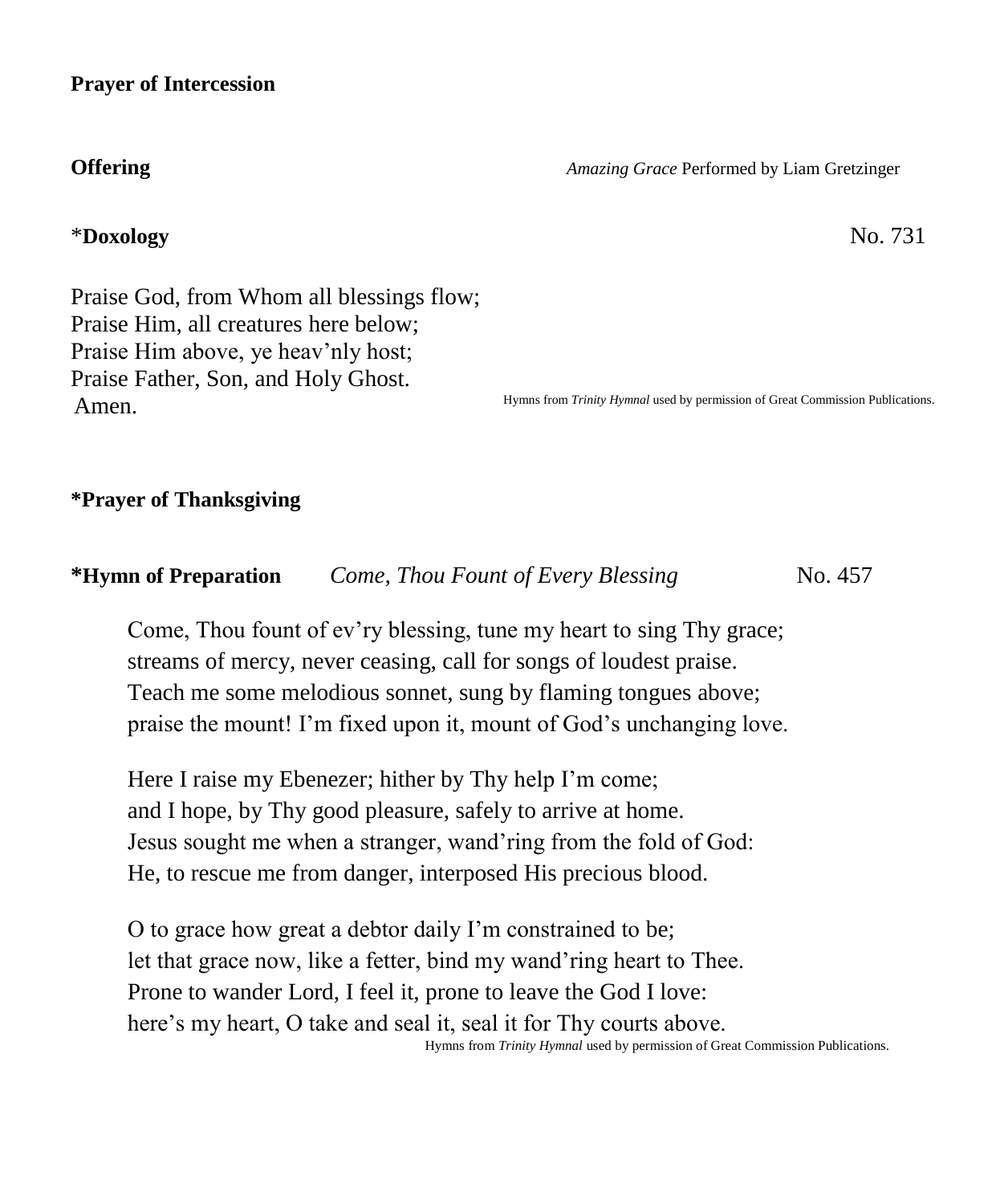**Sermon** Esther 8:3-9:1 (Pew pg. 414/LP pg. 518)

Notes:

| *Hymn of Response | Psalm 23 | Insert |
|-------------------|----------|--------|
|-------------------|----------|--------|

## **\*Benediction**

# **\*Gloria Patri** No. 735

Glory be to the Father, and to the Son, and to the Holy Ghost; as it was in the beginning, is now, and ever shall be, world without end. Amen, amen. Hymns from *Trinity Hymnal* used by permission of Great Commission Publications.

**\* Congregation:** Please stand as able.

**Piano/Organ/Guitar** Chris Erickson

**Intercessory Prayer/Guest Preacher** Patrick Gretzinger

**Postlude** *Selection by Musician*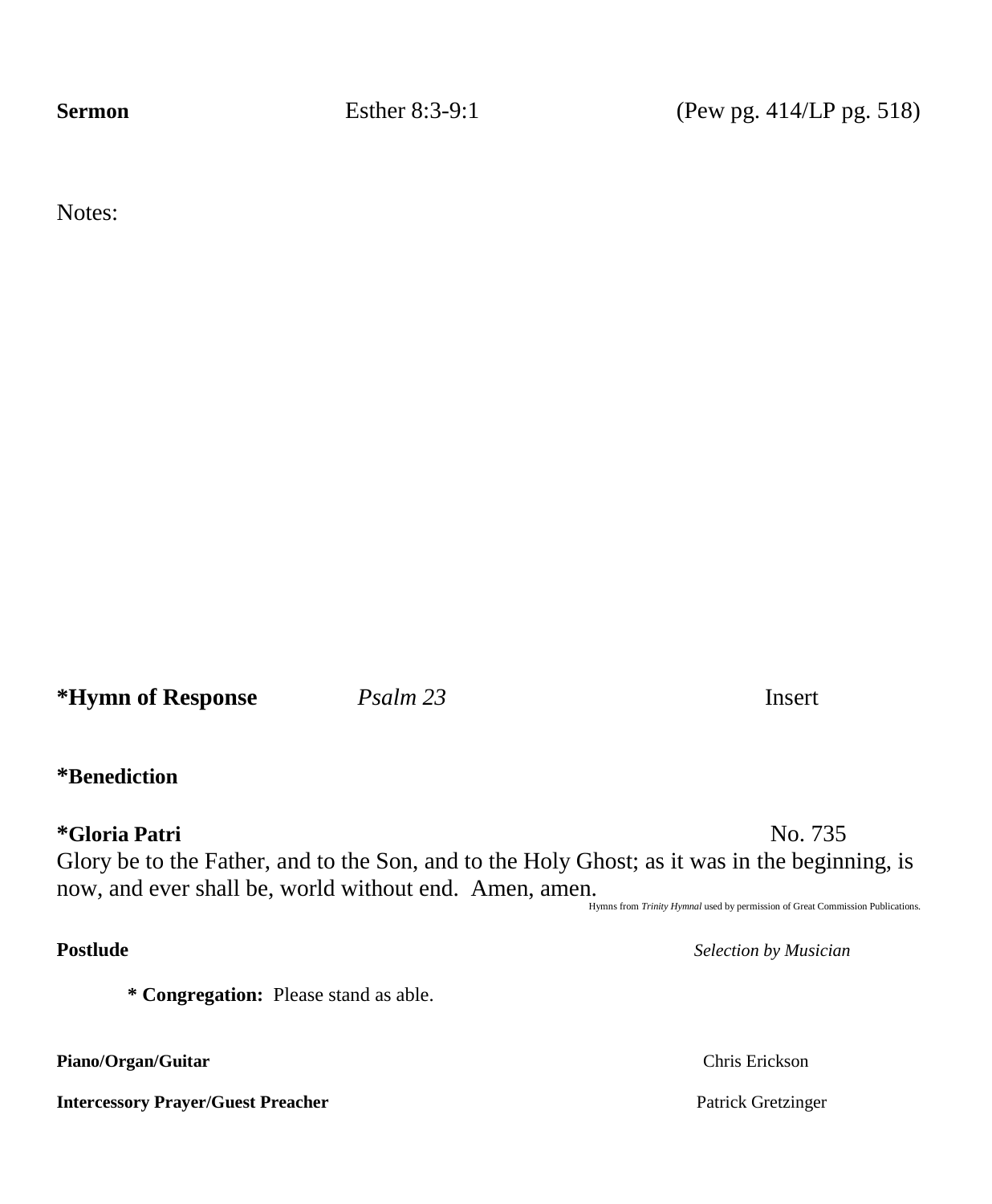|                   | <b>Weekly Calendar</b>   |                                                                    |
|-------------------|--------------------------|--------------------------------------------------------------------|
| <b>SUN 4/24</b>   | $9:20$ AM                | <b>Sunday School</b>                                               |
|                   | $10:30$ AM<br>$11:45$ AM | <b>Worship Service</b><br><b>Directory Photos</b><br>(Last Chance) |
| <b>WED 4/27</b>   | $6:00$ PM                | <b>Congregational Meeting</b>                                      |
| <b>THURS 4/28</b> | 11:00 AM                 | <b>Viking Chili Bowl</b><br>Luncheon<br>(All Welcome)              |
| <b>SUN 5/1</b>    | $9:20$ AM                | <b>Sunday School</b>                                               |
|                   | 10:30 AM                 | <b>Worship Service</b>                                             |
| <b>WED 5/4</b>    | $6:00$ PM                | <b>Family Night</b>                                                |

# **Serving the Lord**

|                          | 4/24                  | 5/1                  | 5/8                  | 5/15                 |
|--------------------------|-----------------------|----------------------|----------------------|----------------------|
| <b>AM Nursery</b>        | Lucy<br>Hrivnak       | Felicia<br>Armstrong | Deanna<br>Curtis     | Yon<br>Lindborg      |
| <b>Greeters</b>          | Cherie Lee<br>Yonker  | Arlene<br>Lanenga    | Lucy<br>Hrivnak      | Dar<br><b>Stam</b>   |
| <b>Treats/Clean Up</b>   | Sign up               | at the               | welcome              | desk                 |
| <b>Audio</b>             | Josh<br>Alderson      | Grayden<br>Lash      | Jim<br>Martin        | <b>Ben Armstrong</b> |
| Elder of the<br>Week     | Patrick<br>Gretzinger | Yon Lindborg         | <b>Bruce Hrivnak</b> | Andrew<br>Gretzinger |
| Deacon of the<br>Week    | Jim<br>Martin         | Jason<br>Lash        | Jim<br>Martin        | Jason<br>Lash        |
| <b>Communion</b><br>Prep | N/A                   | Yon Lindborg         | N/A                  | N/A                  |